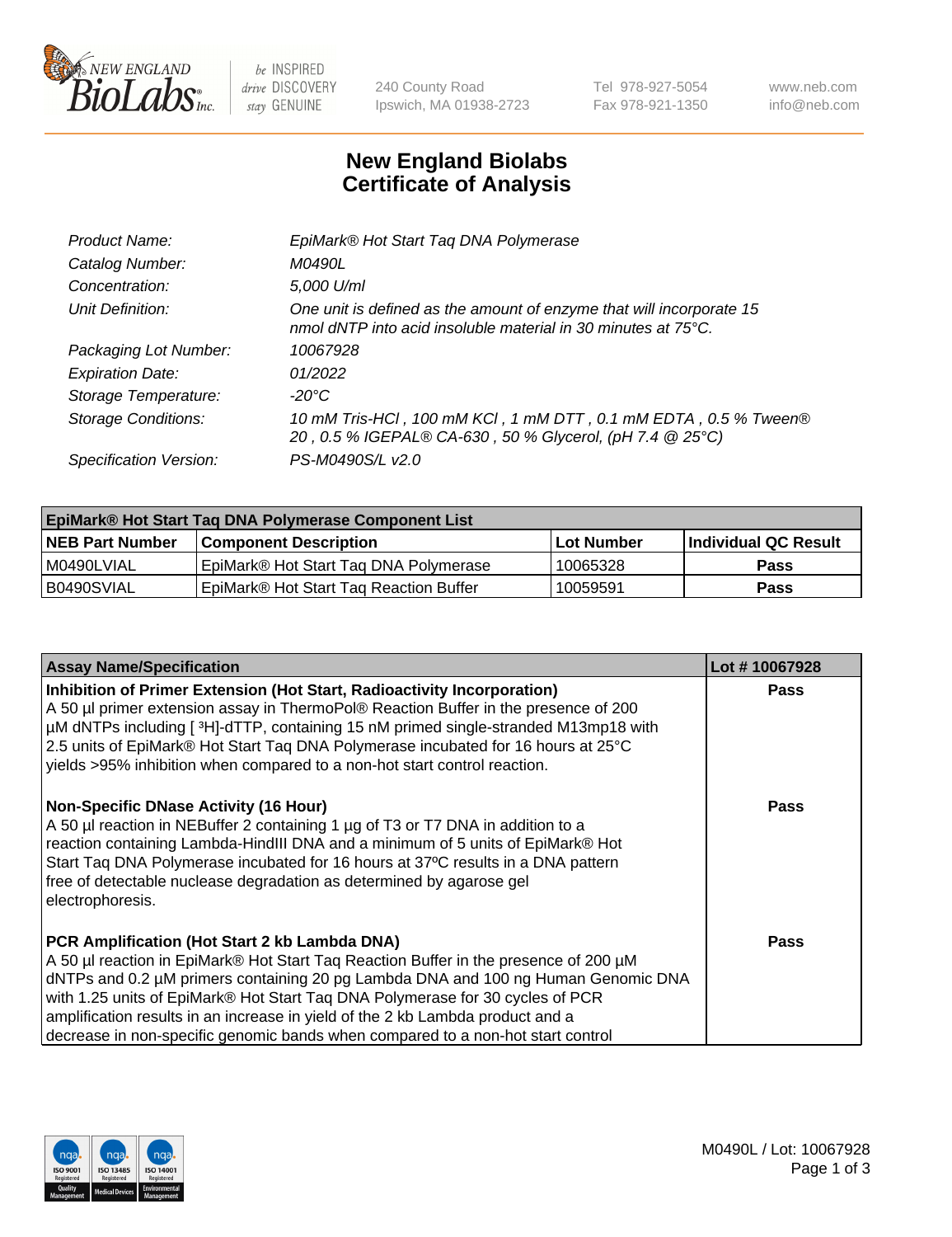

 $be$  INSPIRED drive DISCOVERY stay GENUINE

240 County Road Ipswich, MA 01938-2723 Tel 978-927-5054 Fax 978-921-1350 www.neb.com info@neb.com

| <b>Assay Name/Specification</b>                                                                                                                                                                                                                                                                                                                                                                                                       | Lot #10067928 |
|---------------------------------------------------------------------------------------------------------------------------------------------------------------------------------------------------------------------------------------------------------------------------------------------------------------------------------------------------------------------------------------------------------------------------------------|---------------|
| reaction.                                                                                                                                                                                                                                                                                                                                                                                                                             |               |
| <b>Phosphatase Activity (pNPP)</b><br>A 200 µl reaction in 1M Diethanolamine, pH 9.8, 0.5 mM MgCl2 containing 2.5 mM<br>p-Nitrophenyl Phosphate (pNPP) and a minimum of 100 units Taq DNA Polymerase<br>incubated for 4 hours at 37°C yields <0.0001 unit of alkaline phosphatase activity<br>as determined by spectrophotometric analysis.                                                                                           | Pass          |
| <b>Protein Purity Assay (SDS-PAGE)</b><br>Taq DNA Polymerase is ≥ 99% pure as determined by SDS-PAGE analysis using Coomassie<br>Blue detection.                                                                                                                                                                                                                                                                                      | Pass          |
| qPCR DNA Contamination (E. coli Genomic)<br>A minimum of 5 units of EpiMark® Hot Start Taq DNA Polymerase is screened for the<br>presence of E. coli genomic DNA using SYBR® Green qPCR with primers specific for the<br>E. coli 16S rRNA locus. Results are quantified using a standard curve generated from<br>purified E. coli genomic DNA. The measured level of E. coli genomic DNA<br>contamination is $\leq 1$ E. coli genome. | <b>Pass</b>   |
| <b>RNase Activity (Extended Digestion)</b><br>A 10 µl reaction in NEBuffer 4 containing 40 ng of a 300 base single-stranded RNA<br>and a minimum of 1 µl of EpiMark® Hot Start Taq DNA Polymerase is incubated at 37°C.<br>After incubation for 16 hours, >90% of the substrate RNA remains intact as<br>determined by gel electrophoresis using fluorescent detection.                                                               | Pass          |
| Single Stranded DNase Activity (Hot Start, FAM-Labeled Oligo)<br>A 50 µl reaction in ThermoPol® Reaction Buffer containing a 10 nM solution of a<br>fluorescent internal labeled oligonucleotide and a minimum of 25 units of Taq DNA<br>Polymerase incubated for 30 minutes at 37°C and 75°C yields <10% degradation as<br>determined by capillary electrophoresis.                                                                  | Pass          |
| <b>Endonuclease Activity (Nicking)</b><br>A 50 µl reaction in ThermoPol® Reaction Buffer containing 1 µg of supercoiled<br>PhiX174 DNA and a minimum of 20 units of Taq DNA Polymerase incubated for 4 hours at<br>37°C and 75°C results in <10% conversion to the nicked form as determined by agarose<br>gel electrophoresis.                                                                                                       | <b>Pass</b>   |

This product has been tested and shown to be in compliance with all specifications.